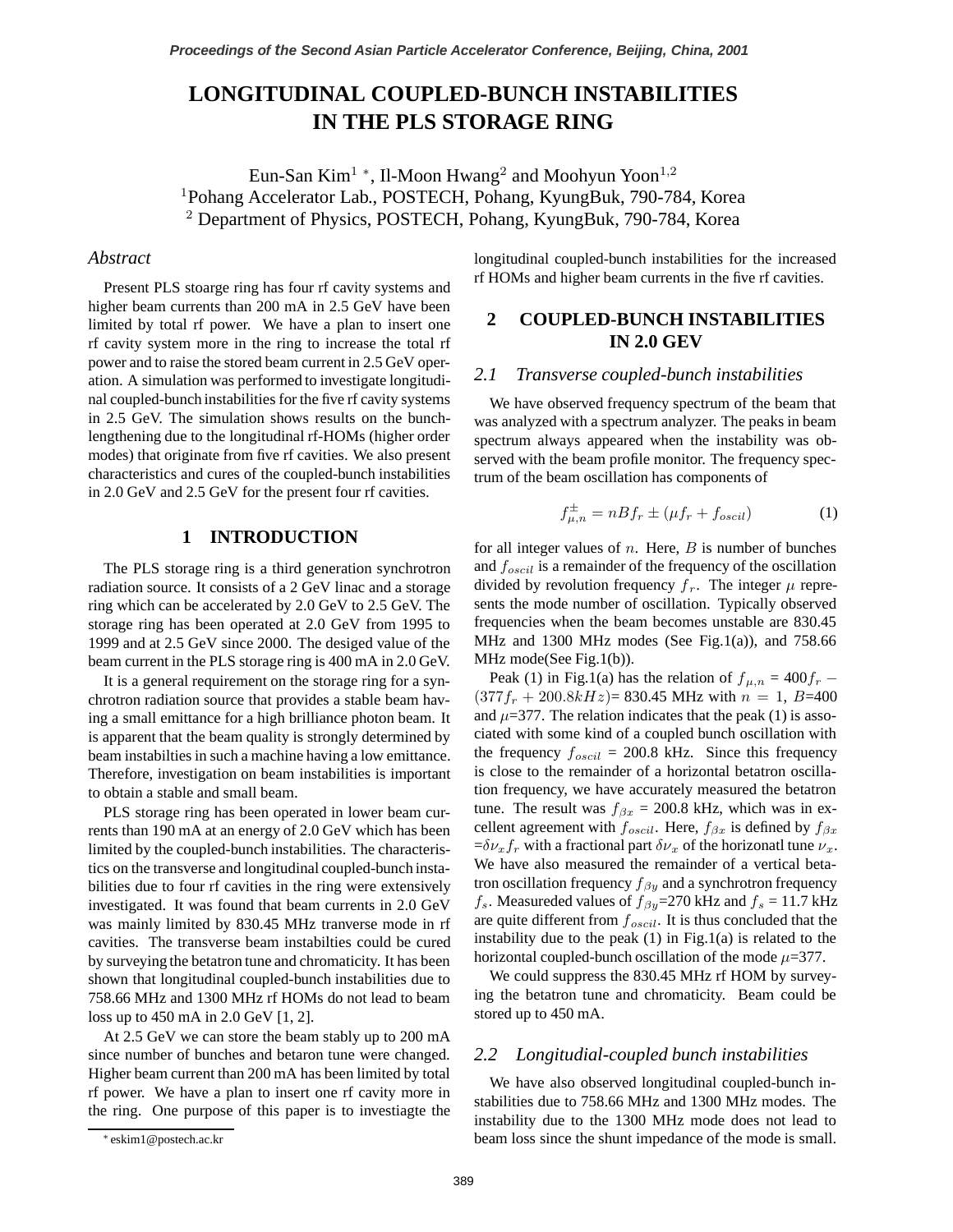However, the instability due to the 758.66 MHz mode may lead to beam loss in higher beam current than 450 mA. The beam spectrum due to the 758.66 MHz mode in 450 mA is shown in Fig.1(b). The longitudinal beam oscillation enlarges beam size horizontally, and moreover, accompanies with beam size fluctuation and bunch-lengthening. When the fluctuation amplitude due to the 758.66 MHz mode is large, it is observed that the beam lifetime decreases. When we analyze the beam signal of 758.66 MHz with  $f_{\mu,n}^{\pm} = nBf_r \pm (\mu f_r + f_s)$ ,  $f_s$  is synchrotron frequency, we get the relation of  $f_{\mu,n} = 400 f_r - (310f_r + 11.7kHz) =$ 758.66 MHz with  $n=1$ ,  $B=400$  and  $\mu=310$ . The relation indicates that the instability is associated with some kind of a coupled bunch oscillation with the frequency  $f_s = 11.7$ kHz, which is in agreement with synchrotron frequency. Thus we concluded that the instability is associated with the longitudinal coupled-bunch oscillation of the  $\mu = 310$ .

# **3 COUPLED-BUNBCH INSTABILITIES IN 2.5 GEV**

The storage ring has been operated at 170 mA of 2.5 GeV since January 2000. During the user operation between January 2000 and July 2000, the number of bunches was 468 that was equal to the harmonic number. Operated tune was 14.26 and 8.15 in horizontally and vertically, respectively. We observed resonant frequency of 831.8 MHz in beam spectrum due to higher order mode (HOM) in rf cavities. Figure  $2(a)$  shows the beam oscillation that is observed in streak camera. We see that the beam motions are unstable.

Since September 2000, we have changed the number of bunches and betatron tune for the user operation. The number of bunches is 400 and operating tune is 14.28 and 8.18 in horizontally and vertically, respectively. Figure 2(b) shows the beam oscillation that is observed in streak camera. We see that the beam motions become more stably. We don't observe resonant frequency in beam spectrum due to rf HOMs. Deformed beam shape were not observed in beam profile monitor. At 2.5 GeV we can store the beam stably up to 200 mA. Higher beam current than 200 mA in present operation is limited by total rf power.

# **4 SIMULATION OF COUPLED-BUNCH INSTABILITIES FOR FIVE RF CAVITIES IN 2.5 GEV**

We have a plan to insert one rf cavity system more in the ring to increase the total rf power. Then we will have five rf cavity systems in the ring and effects of increased rf cavity HOMs and higher beam currents on the beams need to be examined. In this section, we will show the simulation results on the bunch-lengthening due to longitudinal rf HOMs that originate from five rf cavities in 2.5 GeV.

#### *4.1 Macro-particle motion*

To describe the electron's motion in the storage ring we use a standard multi-particle tracking method. The initial particle distributions of each bunch in the phase space are given with the Gaussian distributions. Each macro-particle  $i$  in each bunch is tracked in phase space of position and energy coordinates  $(z_i, \epsilon_i)$  with equations of motion which include radiation damping, radiation excitation and wakefield. The wakefield gives the effect on a macro-particle in one bunch from all bunches which precede it.

For tracking we let each beam be represented by  $N_p$ macro-particles. The longitudinal motion of the particle  $i$  is advanced on each turn according to the equation [3]:

$$
\Delta \epsilon_i = -\frac{2T_o}{\tau_d} \epsilon_i + 2\sigma_{\epsilon o} \sqrt{\frac{T_o}{\tau_d}} r_i + V'_{rf} z_i + V_{ind}(z_i) \quad (2)
$$

$$
\Delta z_i = \frac{\alpha c T_o}{E_o} (\epsilon_i + \Delta \epsilon_i)
$$
\n(3)

with T<sub>o</sub> the revolution period,  $\tau d$  the longitudinal damping time,  $\sigma_{\epsilon o}$  the nominal rms energy spread,  $V_{rf}'$  the slope of the rf voltage ( a negative quantity ),  $\alpha$  the momentum compaction factor, and  $E<sub>o</sub>$  the nominal beam energy;  $r<sub>i</sub>$  is a random number from a normal set with mean 0 and rms 1. The quantity  $V_{rf}'$  is given by

$$
V'_{rf} = \omega_{rf} V_o \sqrt{1 - (U_o/V_o)^2},
$$
 (4)

where  $\omega_{rf}$  is the angular rf frequency,  $V_o$  peak energy gain from rf and  $U<sub>o</sub>$  average synchrotron radiation energy loss per turn. For the simulations we take  $T_o=0.93\mu s$ ,  $E_o=2.5$ GeV, rf frequency  $\nu_{rf}$ =500.066 MHz,  $\sigma_{\epsilon o}$ =8.5 × 10<sup>-4</sup>, and  $\tau_d = 5$  ms. We choose  $V_o = 1.9$  MV and  $\sigma_{zo} = 6.4$  mm. We use  $N_p$ =1000 for each bunch.

In the simulation, we use longitudinal broad-band impedance model to calculate the beam-induced voltage  $V_{ind}$ . We choose 3 main impedances due to rf cavities that are shown in Table-2.

$$
Z_{||} = \sum_{i=1}^{i=3} \frac{R_i}{1 + j(\frac{w_{r,i}}{w} - \frac{w}{w_{r,i}})Q}.
$$
 (5)

The wake function due to the broad-band impedance is given by

$$
W_o(z) = 2(\alpha R)e^{\alpha z/c}[\cos(\frac{w_a z}{c}) + \frac{\alpha}{w_a}\sin(\frac{w_a z}{c})], \quad (6)
$$

where  $\alpha = w_r/2Q$ ,  $w_a = \sqrt{w_r^2 - Q^2}$  and  $Q = R\sqrt{C/L}$ is the quality factor.  $w_r$  is the resonant frequency.  $R$  is the shunt impedance [4].

### *4.2 Results of simulation*

For the simulation in the case of five rf cavities, we used one bunch train with 368 bunches among 468 rf buckets. Total beam currents are 234 mA. Figure 3 shows the bunch